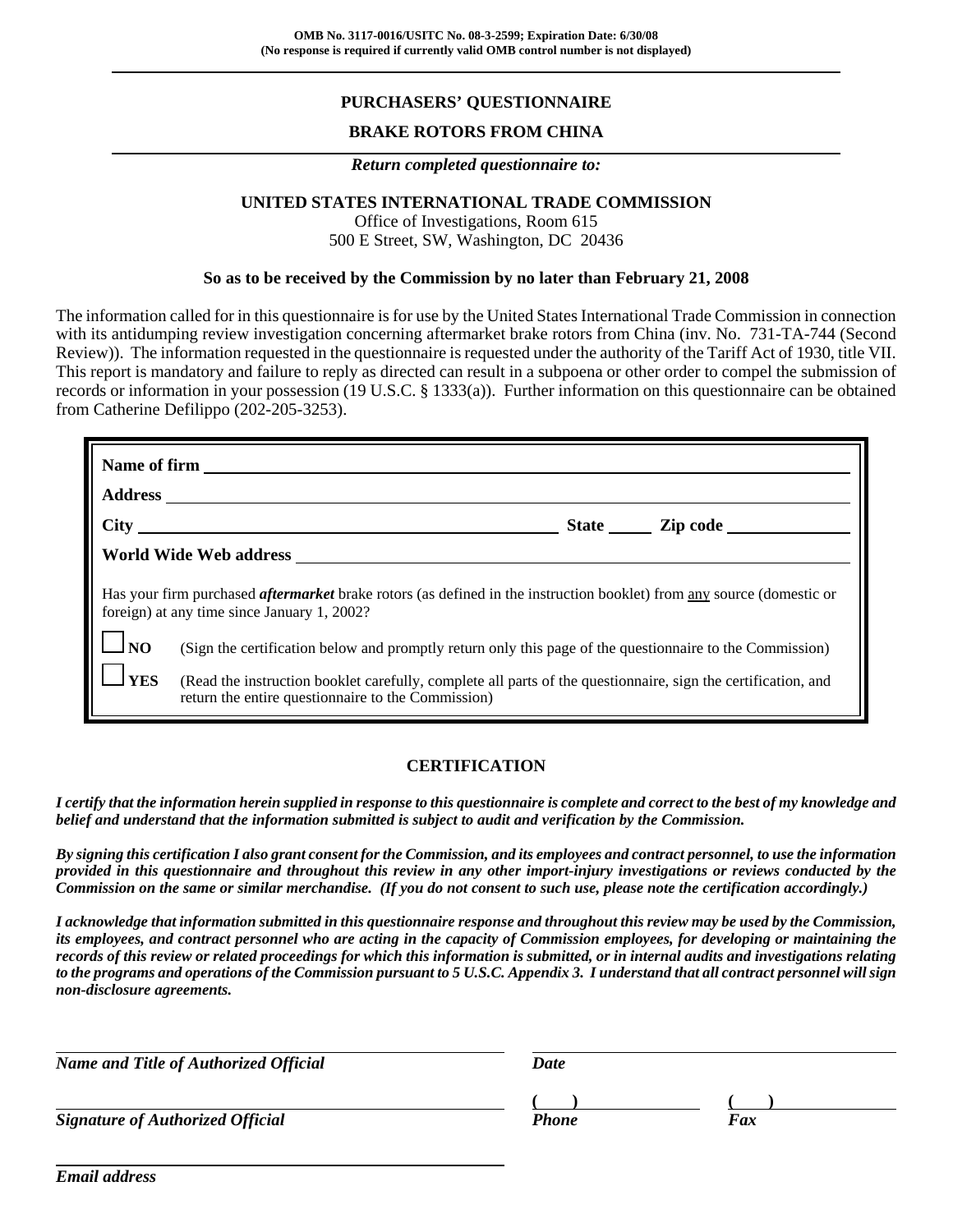## **PART I.--GENERAL QUESTIONS**

The questions in this questionnaire have been reviewed with market participants to ensure that issues of concern are adequately addressed and that data requests are sufficient, meaningful, and as limited as possible. Public reporting burden for this questionnaire is estimated to average 25 hours per response, including the time for reviewing instructions, searching existing data sources, gathering the data needed, and completing and reviewing the questionnaire. Send comments regarding the accuracy of this burden estimate or any other aspect of this collection of information, including suggestions for reducing the burden, to the Office of Investigations, U.S. International Trade Commission, 500 E Street, SW, Washington, DC 20436.

I-1a. Please report below the actual number of hours required and the cost to your firm of preparing the reply to this questionnaire and completing the form.

hours dollars

- I-1b. We are interested in any comments you may have for improving this questionnaire in general or the clarity of specific questions. Please attach such comments to your response or send them to the above address.
- I-2. Provide the name and address of establishment(s) covered by this questionnaire (see pages 3-4 of the instruction booklet for reporting guidelines). If your firm is publicly traded, please specify the stock exchange and trading symbol.

|           | Is your firm owned, in whole or in part, by any other firm?                                                                                                                                                                                                    |                               |
|-----------|----------------------------------------------------------------------------------------------------------------------------------------------------------------------------------------------------------------------------------------------------------------|-------------------------------|
| $\Box$ No | $\Box$ Yes--List the following information.                                                                                                                                                                                                                    |                               |
| Firm name | Address                                                                                                                                                                                                                                                        | <b>Extent of</b><br>ownership |
|           |                                                                                                                                                                                                                                                                |                               |
|           |                                                                                                                                                                                                                                                                |                               |
|           |                                                                                                                                                                                                                                                                |                               |
|           | Does your firm have any related firms, either domestic or foreign, which are engaged in<br>importing aftermarket brake rotors from China into the United States or which are engaged in<br>exporting aftermarket brake rotors from China to the United States? |                               |
| No        | $\Box$ Yes--List the following information.                                                                                                                                                                                                                    |                               |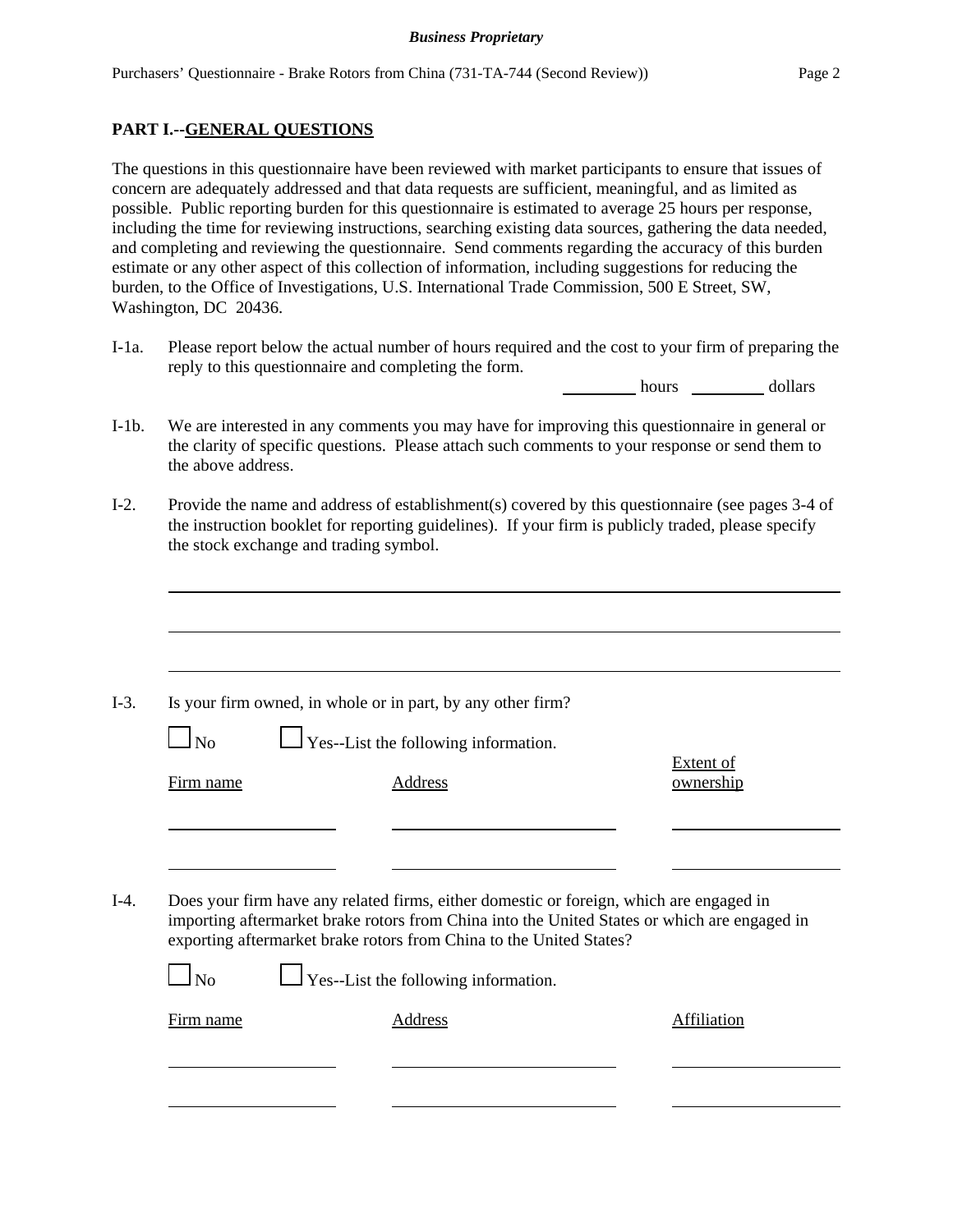# **PART I.--GENERAL QUESTIONS--***Continued*

| $I-5.$ | production of aftermarket brake rotors?<br>N <sub>0</sub> | Does your firm have any related firms, either domestic or foreign, which are engaged in the<br>$\Box$ Yes--List the following information.                                                                                                                                                                                                                                                                             |             |
|--------|-----------------------------------------------------------|------------------------------------------------------------------------------------------------------------------------------------------------------------------------------------------------------------------------------------------------------------------------------------------------------------------------------------------------------------------------------------------------------------------------|-------------|
|        | Firm name                                                 | Address                                                                                                                                                                                                                                                                                                                                                                                                                | Affiliation |
| $I-6.$ |                                                           | In Part III of this questionnaire we request a copy of your company's business plan. Does your<br>company or any related firm have a business plan or any internal documents that describe,<br>discuss, or analyze expected future market conditions for aftermarket brake rotors?<br>$\Box$ Yes--Please provide the requested documents. If you are not providing the<br>requested documents, please explain why not. |             |

## **PART II.--PURCHASES**

II-1. Report, as indicated below, your firm's purchases (either directly or through a sales agent or broker) of aftermarket brake rotors. Report based on delivery date, *not* order date.  $\Gamma$ **(***Quantity* **in 1,000 rotors,** *value* **in \$1,000)**

| ( <i>Quantity</i> in 1,000 rotors, <i>value</i> in \$1,000)                                                                                                                                                                                                                                                                                                                                                                                                                                                                                                                                                                                                                                                                                                     |      |      |      |      |      |      |
|-----------------------------------------------------------------------------------------------------------------------------------------------------------------------------------------------------------------------------------------------------------------------------------------------------------------------------------------------------------------------------------------------------------------------------------------------------------------------------------------------------------------------------------------------------------------------------------------------------------------------------------------------------------------------------------------------------------------------------------------------------------------|------|------|------|------|------|------|
| <b>Item</b>                                                                                                                                                                                                                                                                                                                                                                                                                                                                                                                                                                                                                                                                                                                                                     | 2001 | 2002 | 2003 | 2004 | 2005 | 2006 |
| PURCHASES OF AFTERMARKET BRAKE ROTORS PRODUCED IN THE UNITED STATES:                                                                                                                                                                                                                                                                                                                                                                                                                                                                                                                                                                                                                                                                                            |      |      |      |      |      |      |
| Quantity                                                                                                                                                                                                                                                                                                                                                                                                                                                                                                                                                                                                                                                                                                                                                        |      |      |      |      |      |      |
| Value                                                                                                                                                                                                                                                                                                                                                                                                                                                                                                                                                                                                                                                                                                                                                           |      |      |      |      |      |      |
| PURCHASES OF AFTERMARKET BRAKE ROTORS PRODUCED IN CHINA BY FIRMS SUBJECT TO THE ORDER<br><i>(i.e., all Chinese manufacturers/exporters except the following Chinese producer/exporter combinations that are</i><br>excluded from the order: (1) producer Shandong Laizhou CAPCO Industry ("Laizhou CAPCO") and exporters<br>China National Automotive Industry Import & Export Corp. ("CAIEC") or Laizhou CAPCO; (2) producers Shenyang<br>Honbase Machinery Co., Ltd. ("Shenyang") or Lai Zhou Luyuan Automobile Fittings Co., Ltd. ("Laizhou") and<br>exporters Shenyang or Laizhou; and (3) producer Zibo Botai Manufacturing Co., Ltd. ("Zibo") and exporter China<br>National Machinery and Equipment Import & Export (Xinjiang) Corp., Ltd. ("Xinjiang"). |      |      |      |      |      |      |
| Quantity                                                                                                                                                                                                                                                                                                                                                                                                                                                                                                                                                                                                                                                                                                                                                        |      |      |      |      |      |      |
| Value                                                                                                                                                                                                                                                                                                                                                                                                                                                                                                                                                                                                                                                                                                                                                           |      |      |      |      |      |      |
| PURCHASES OF AFTERMARKET BRAKE ROTORS PRODUCED IN CHINA BY PRODUCER/EXPORTER<br><b>COMBINATIONS EXCLUDED FROM THE ORDER (see listing of firms above).</b>                                                                                                                                                                                                                                                                                                                                                                                                                                                                                                                                                                                                       |      |      |      |      |      |      |
| Quantity                                                                                                                                                                                                                                                                                                                                                                                                                                                                                                                                                                                                                                                                                                                                                        |      |      |      |      |      |      |
| Value                                                                                                                                                                                                                                                                                                                                                                                                                                                                                                                                                                                                                                                                                                                                                           |      |      |      |      |      |      |
| PURCHASES OF AFTERMARKET BRAKE ROTORS PRODUCED IN ALL OTHER COUNTRIES:1                                                                                                                                                                                                                                                                                                                                                                                                                                                                                                                                                                                                                                                                                         |      |      |      |      |      |      |
| Quantity                                                                                                                                                                                                                                                                                                                                                                                                                                                                                                                                                                                                                                                                                                                                                        |      |      |      |      |      |      |
| Value                                                                                                                                                                                                                                                                                                                                                                                                                                                                                                                                                                                                                                                                                                                                                           |      |      |      |      |      |      |
| <sup>1</sup> Please identify these countries:                                                                                                                                                                                                                                                                                                                                                                                                                                                                                                                                                                                                                                                                                                                   |      |      |      |      |      |      |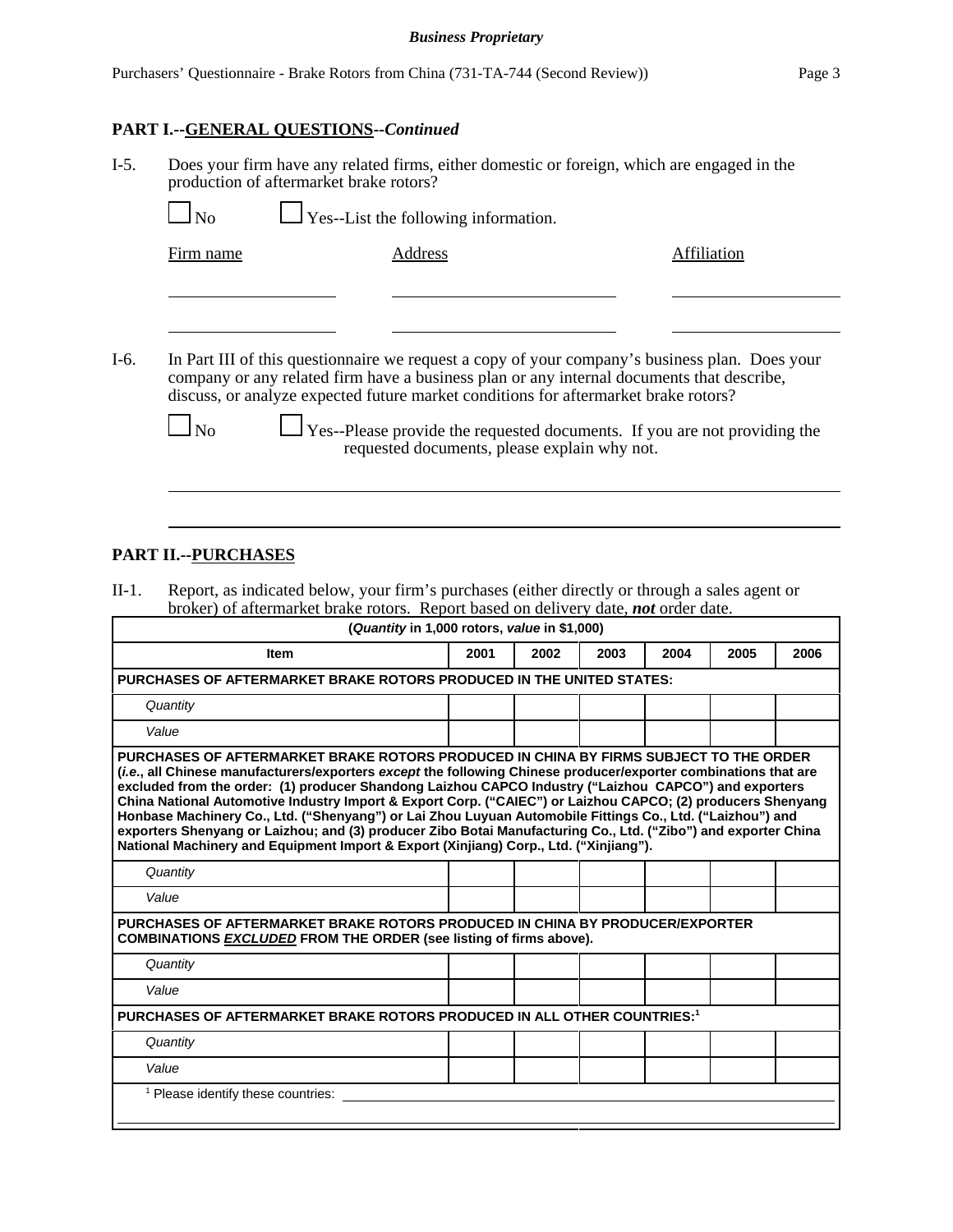## **PART II.--PURCHASES--***Continued*

II-2. If the relative levels of your firm's purchases of aftermarket brake rotors from different sources (both domestic and foreign) have changed since 1997 (the year the antidumping duty order under review became effective), please list the country, state whether the relative share from that country has increased or decreased, and state the reason.

| <b>Country</b> | Increase/decrease | Reason |
|----------------|-------------------|--------|
|                |                   |        |
|                |                   |        |
|                |                   |        |
|                |                   |        |
|                |                   |        |
|                |                   |        |

II-3. (a) Did your firm purchase aftermarket brake rotors before 1997 that were manufactured and/or exported by the Chinese firms subject to the order (*i.e*., all Chinese manufacturers/exporters *except* the following Chinese producer/exporter combinations that are excluded from the order: (1) producer Shandong Laizhou CAPCO Industry ("Laizhou CAPCO") and exporters China National Automotive Industry Import & Export Corp. ("CAIEC") or Laizhou CAPCO; (2) producers Shenyang Honbase Machinery Co., Ltd. ("Shenyang") or Lai Zhou Luyuan Automobile Fittings Co., Ltd. ("Laizhou") and exporters Shenyang or Laizhou; and (3) producer Zibo Botai Manufacturing Co., Ltd. ("Zibo") and exporter China National Machinery and Equipment Import & Export (Xinjiang) Corp., Ltd. ("Xinjiang"))?

 $\Box$  No--Skip to (c) and (d) on the next page.  $\Box$  Yes



(b) If yes, has your pattern of purchasing aftermarket brake rotors manufactured and/or exported by the Chinese firms subject to the order (*i.e*., all Chinese manufacturers/exporters *except* the excluded Chinese producer/exporter combinations listed in II-3(a) above) changed since 1997?

No, our pattern of purchasing is essentially unchanged.

Yes, we discontinued purchases from the subject producers in China because of the order.

Yes, we reduced purchases from the subject producers in China because of the order.

 $\perp$  Yes, but we changed the pattern of purchases from the subject producers in China for reasons other than the order (please explain below).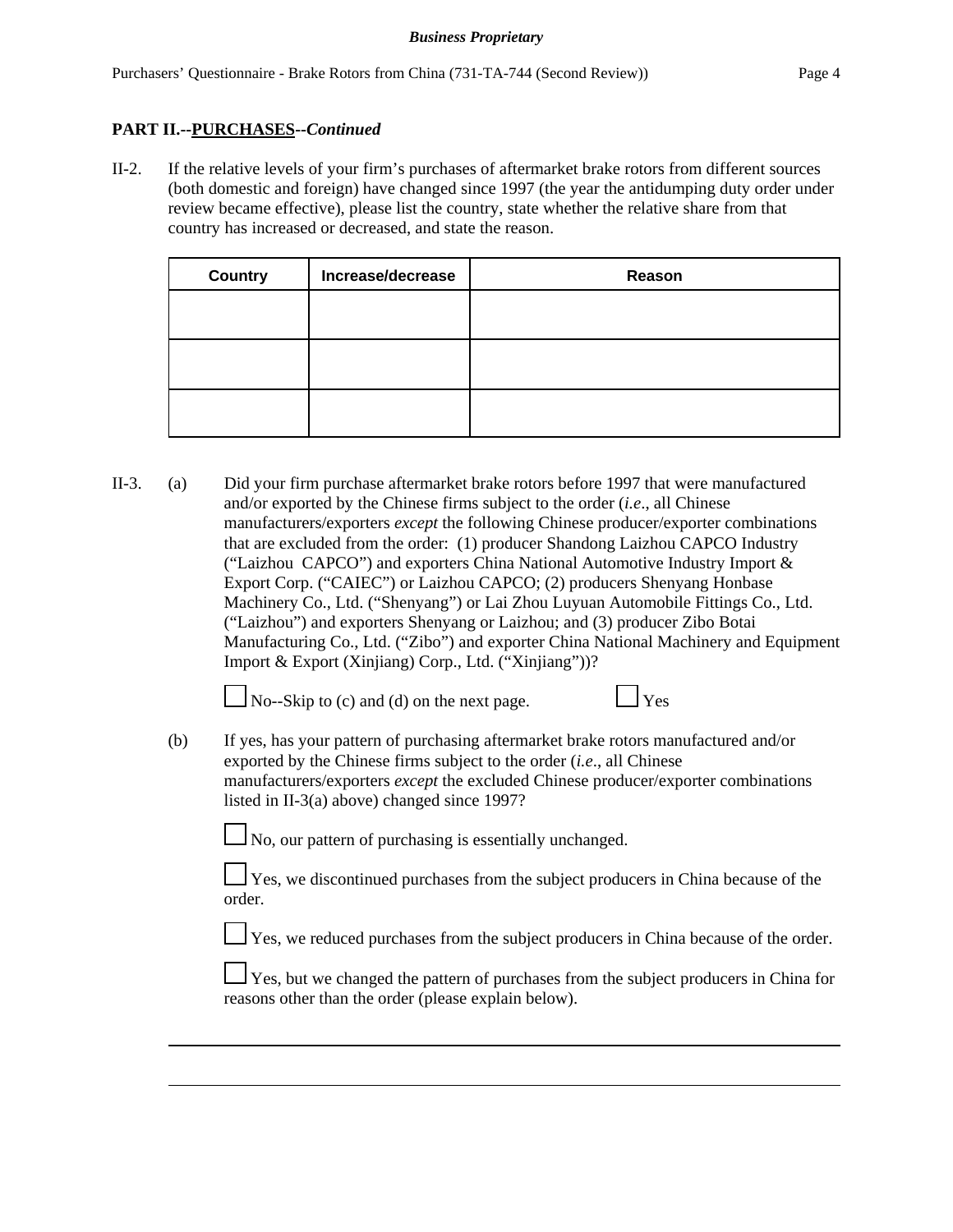### **PART II.--PURCHASES--***Continued*

#### II-3.–*Continued*

(c) Has your pattern of purchasing aftermarket brake rotors from nonsubject Chinese sources (*i.e.*, from the following Chinese producer/exporter combinations that are excluded from the order: (1) producer Shandong Laizhou CAPCO Industry ("Laizhou CAPCO") and exporters China National Automotive Industry Import & Export Corp. ("CAIEC") or Laizhou CAPCO; (2) producers Shenyang Honbase Machinery Co., Ltd. ("Shenyang") or Lai Zhou Luyuan Automobile Fittings Co., Ltd. ("Laizhou") and exporters Shenyang or Laizhou; and (3) producer Zibo Botai Manufacturing Co., Ltd. ("Zibo") and exporter China National Machinery and Equipment Import & Export (Xinjiang) Corp., Ltd. ("Xinjiang")) changed since 1997? (please check all that apply).

 $\perp$  We did not purchase aftermarket brake rotors manufactured and/or exported by the Chinese producer/exporter combinations excluded from the order before or after 1997.

 $\Box$  No, our pattern of purchasing is essentially unchanged.

 $\perp$  Yes, we increased purchases of aftermarket brake rotors manufactured and/or exported by the Chinese producer/exporter combinations excluded from the order because of the order imposed on the aftermarket brake rotors produced/exported by the remaining Chinese firms.

Yes, but we changed our pattern of purchases of aftermarket brake rotors manufactured and exported by the Chinese producer/exporter combinations excluded from the order for reasons other than the order imposed on the other Chinese firms (please explain below).

| (d) | Has your pattern of purchasing aftermarket brake rotors from nonsubject foreign<br>countries <i>(i.e., countries other than China)</i> changed since 1997?<br>(please check all that apply). |
|-----|----------------------------------------------------------------------------------------------------------------------------------------------------------------------------------------------|
|     | We did not purchase from nonsubject foreign countries before or after the order.                                                                                                             |
|     | $\Box$ No, our pattern of purchasing is essentially unchanged.                                                                                                                               |
|     | $\Box$ Yes, we increased purchases from nonsubject countries because of the order.                                                                                                           |
|     | $\perp$ Yes, but we changed our pattern of purchases from nonsubject countries for reasons<br>other than the order (please explain below).                                                   |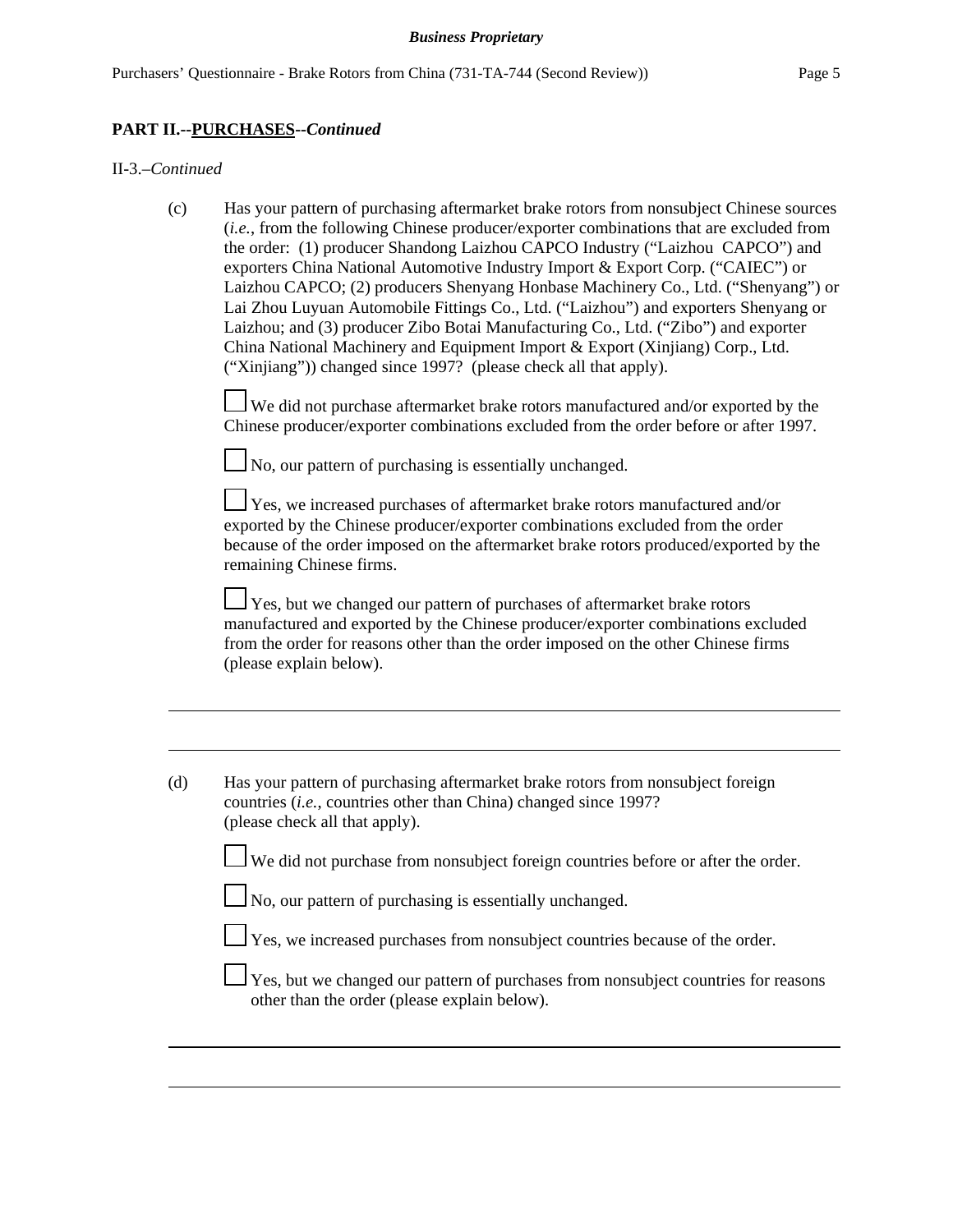III-1. Which of the following best describes your firm as a purchaser of aftermarket brake rotors (check all that apply, noting the specific end uses if known)?

| $\Box$ END USER TYPE 1 ( |  |
|--------------------------|--|
| $\Box$ END USER TYPE 2 ( |  |
| $\Box$ DISTRIBUTOR (     |  |
| <b>Other</b>             |  |

III-2. (a) If your firm is a distributor or reseller of aftermarket brake rotors, what are the major types of consumers to which you sell aftermarket brake rotors?

(b) Do you compete for sales to your customers with the manufacturers or importers from which you purchase aftermarket brake rotors?

III-3. If your firm is an end user of aftermarket brake rotors, list in order of quantity of aftermarket brake rotors consumed, the top 3 products for which your firm purchases aftermarket brake rotors as a component part or input. Please indicate what percentage of the total cost is accounted for by aftermarket brake rotors.

| Product you produce                                                              | Percent of cost accounted for by<br>aftermarket brake rotors                                                                                                                                                         |
|----------------------------------------------------------------------------------|----------------------------------------------------------------------------------------------------------------------------------------------------------------------------------------------------------------------|
|                                                                                  | <u> Alexandria (Carlo Carlo Carlo Carlo Carlo Carlo Carlo Carlo Carlo Carlo Carlo Carlo Carlo Carlo Carlo Carlo Ca</u>                                                                                               |
| 2. $\qquad \qquad$                                                               | 2. $\qquad \qquad$                                                                                                                                                                                                   |
| 3.                                                                               | 3.                                                                                                                                                                                                                   |
| products incorporating aftermarket brake rotors changed since 1997?<br>Increased | (a) If your firm is an end user of aftermarket brake rotors, has the demand for your firm's final<br>Unchanged <u>L</u> Decreased<br>(b) Has this had any effect on your firm's demand for aftermarket brake rotors? |
|                                                                                  |                                                                                                                                                                                                                      |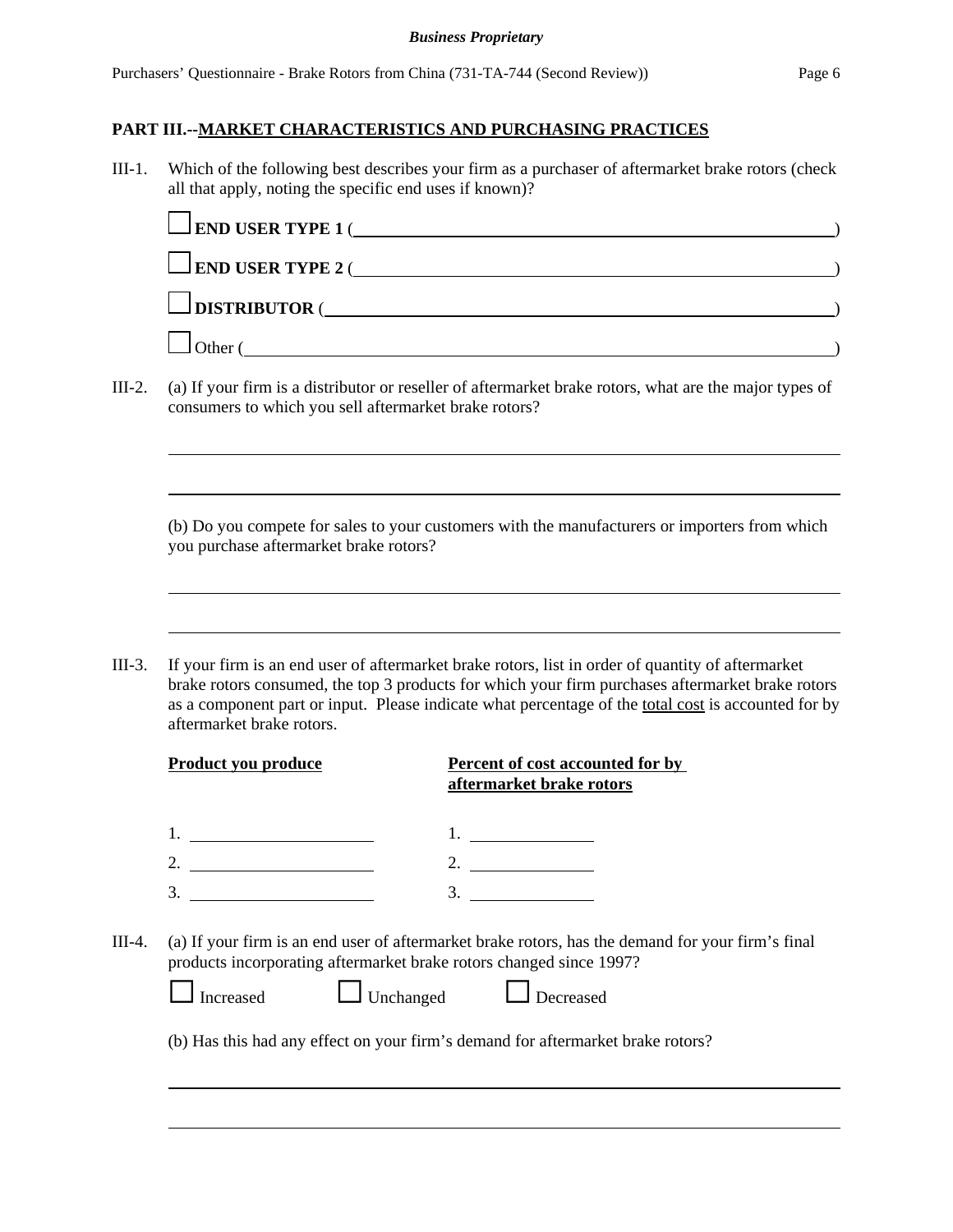| $III-5.$ | Have there been any changes in the end uses of aftermarket brake rotors since 1997?                                                                                                                                         |
|----------|-----------------------------------------------------------------------------------------------------------------------------------------------------------------------------------------------------------------------------|
|          | $\Box$ Yes--Discuss the changes, noting the time period in which they occurred.<br>$\Box$ No                                                                                                                                |
| III-6.   | Do you anticipate any changes in terms of the end uses of aftermarket brake rotors in the future?                                                                                                                           |
|          | $\Box$ No<br>$\Box$ Yes--Please describe and identify the time period. Provide any<br>underlying assumptions, along with relevant portions of business plans<br>or other supporting documentation, that address this issue. |
| $III-7.$ | (a) Please list in order of importance any products that may be substituted for aftermarket brake<br>rotors.                                                                                                                |
|          |                                                                                                                                                                                                                             |
|          | (b) For each possible substitute product, please give examples of applications and end uses for<br>which they are substitutes.                                                                                              |
|          | (c) Have changes in the prices of these products affected the price for aftermarket brake rotors?                                                                                                                           |
|          | $\perp$ Yes-Please explain.<br>$\overline{\rm ~No}$                                                                                                                                                                         |
| III-8.   | Have there been any changes in the number or types of products that can be substituted for<br>aftermarket brake rotors since 1997?                                                                                          |
|          | Yes--Please explain.<br>$\overline{\text{No}}$                                                                                                                                                                              |
|          |                                                                                                                                                                                                                             |
|          |                                                                                                                                                                                                                             |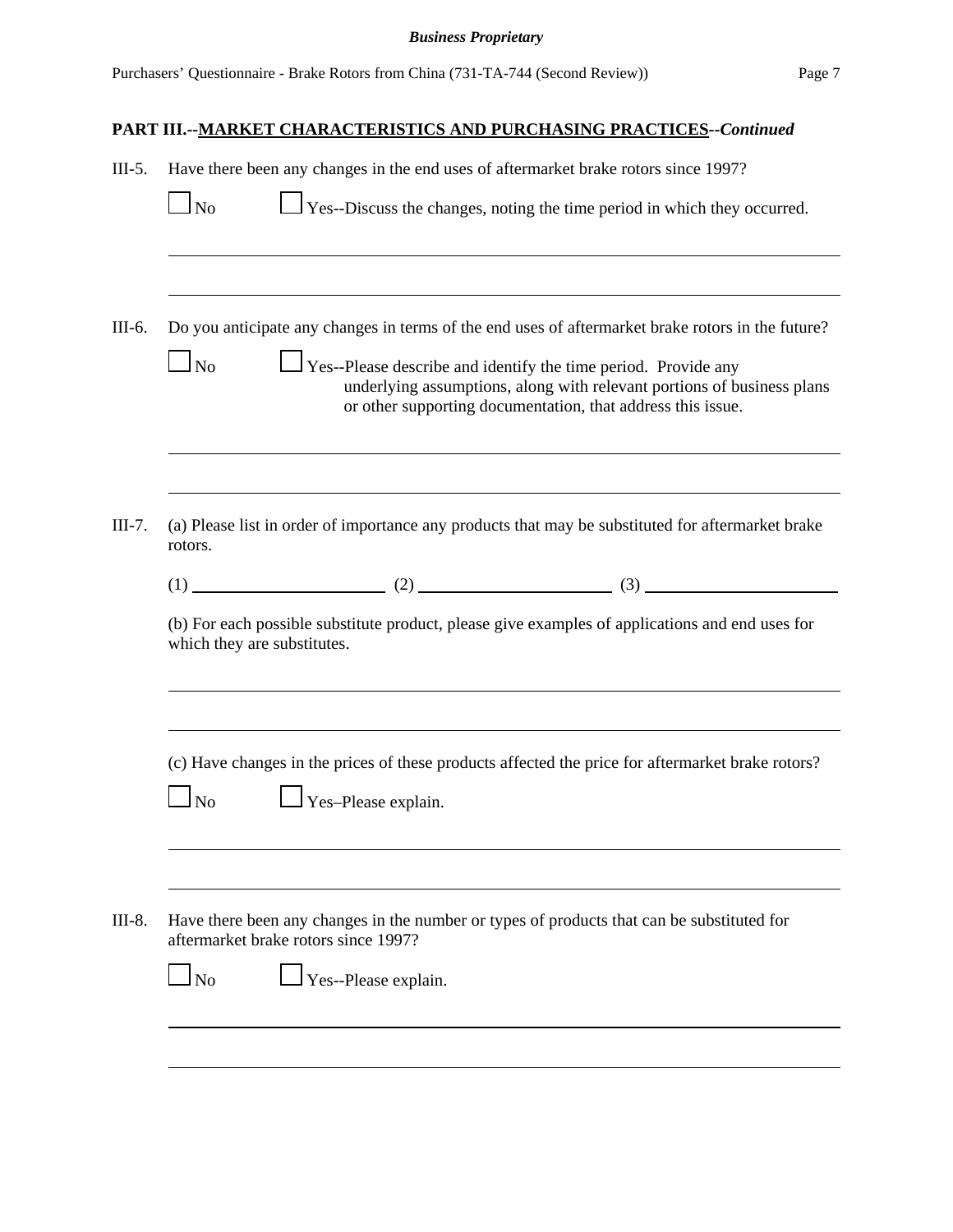| III-9.  | Do you anticipate any changes in terms of the substitutability of other products for aftermarket<br>brake rotors in the future?                                                                                                                                                                                                                                                                               |  |
|---------|---------------------------------------------------------------------------------------------------------------------------------------------------------------------------------------------------------------------------------------------------------------------------------------------------------------------------------------------------------------------------------------------------------------|--|
|         | Yes--Please describe. Provide any underlying assumptions, along with<br>$\log$<br>relevant portions of business plans or other supporting documentation,<br>that address this issue.                                                                                                                                                                                                                          |  |
|         |                                                                                                                                                                                                                                                                                                                                                                                                               |  |
|         | III-10. How has demand within the United States for aftermarket brake rotors changed since 1997?                                                                                                                                                                                                                                                                                                              |  |
|         | $\Box$ Unchanged<br>$\Box$ Decreased<br>Increased                                                                                                                                                                                                                                                                                                                                                             |  |
|         | $\Box$ Other (describe) $\Box$                                                                                                                                                                                                                                                                                                                                                                                |  |
|         | What were the principal factors affecting changes in demand?                                                                                                                                                                                                                                                                                                                                                  |  |
|         |                                                                                                                                                                                                                                                                                                                                                                                                               |  |
|         | How has demand outside the United States for aftermarket brake rotors changed since 1997?<br>$\Box$ Unchanged<br>$\Box$ Decreased<br>$\Box$ Increased                                                                                                                                                                                                                                                         |  |
|         | Other (describe)                                                                                                                                                                                                                                                                                                                                                                                              |  |
|         | What were the principal factors affecting changes in demand?                                                                                                                                                                                                                                                                                                                                                  |  |
|         |                                                                                                                                                                                                                                                                                                                                                                                                               |  |
| III-11. | Do you anticipate any future changes in aftermarket brake rotors demand in the United States<br>and, if known, the rest of the world?                                                                                                                                                                                                                                                                         |  |
|         | $\perp$ Yes--Please describe and identify the time period. Provide any<br>No<br>underlying assumptions, along with relevant portions of business plans<br>or other supporting documentation, that address this issue.                                                                                                                                                                                         |  |
|         |                                                                                                                                                                                                                                                                                                                                                                                                               |  |
|         |                                                                                                                                                                                                                                                                                                                                                                                                               |  |
| III-12. | Please provide as separate attachments to this request any studies, surveys, etc., that you are<br>aware of that quantify and/or otherwise discuss the demand for aftermarket brake rotors and/or<br>factors affecting the demand for aftermarket brake rotors in the (1) United States, (2) each of the<br>major producing/consuming countries, including those subject to this review, and (3) the world as |  |

a whole. Of particular interest is such data on an annual basis from 1997 to the present and

forecasts of these demand data.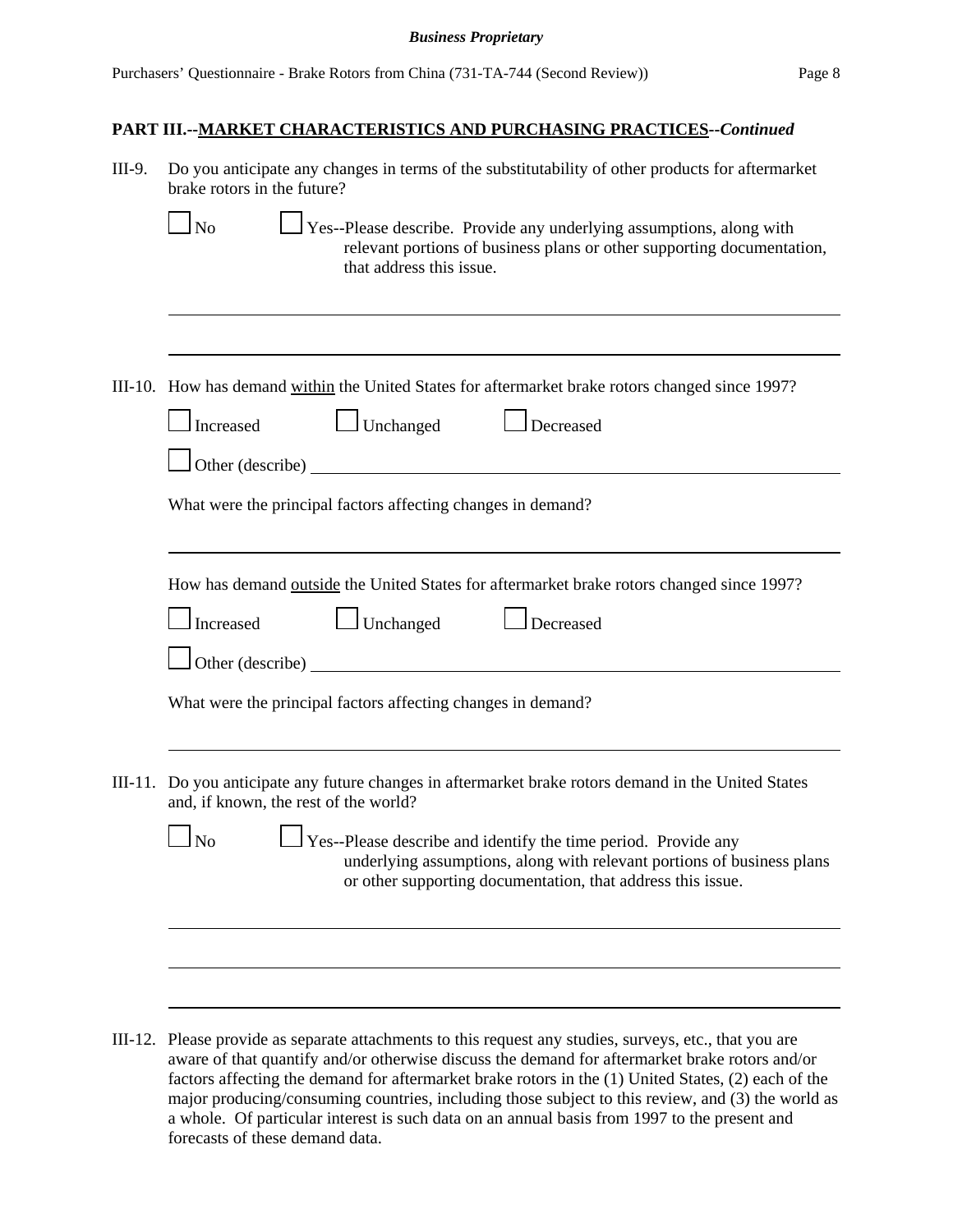| III-13. Have any changes occurred in any factors affecting supply (e.g., changes in availability or prices<br>of raw materials, energy or labor; transportation conditions; production capacity and/or methods<br>of production; technology; export markets; or alternative production opportunities) that affected<br>the availability of U.S.-produced aftermarket brake rotors in the U.S. market since 1997? |
|------------------------------------------------------------------------------------------------------------------------------------------------------------------------------------------------------------------------------------------------------------------------------------------------------------------------------------------------------------------------------------------------------------------|
| $\Box$ Yes--Please note the time period(s) of any such changes, the factors(s)<br>$\ln$<br>involved, and the impact such changes had on your shipment volumes<br>and prices.                                                                                                                                                                                                                                     |
|                                                                                                                                                                                                                                                                                                                                                                                                                  |
| III-14. Is buying a product that is produced in the United States an important factor in your firm's<br>purchases of aftermarket brake rotors (please check ALL that apply)?                                                                                                                                                                                                                                     |
| $\overline{\text{No}}$                                                                                                                                                                                                                                                                                                                                                                                           |
| Yes--Purchases of domestic product are required by law or regulation (for example,<br>government purchases under "Buy American" provisions). This involves ____ percent<br>of all purchases of aftermarket brake rotors.                                                                                                                                                                                         |
| Yes--Purchases of domestic product are not required by law or regulation, but are by your<br>customers. This involves _____ percent of all purchases of aftermarket brake rotors.                                                                                                                                                                                                                                |
| Yes--Purchases of domestic product are required for other reasons (please specify these<br>reasons below). This involves _____ percent of all purchases of aftermarket brake rotors.                                                                                                                                                                                                                             |
|                                                                                                                                                                                                                                                                                                                                                                                                                  |
| III-15. (a) Is the aftermarket brake rotors market subject to business cycles or conditions of competition<br>distinctive to aftermarket brake rotors?                                                                                                                                                                                                                                                           |
| Yes--Please explain and provide estimates of the duration of any such cycle.<br>$\mathbf{\underline{1}}$ No                                                                                                                                                                                                                                                                                                      |
|                                                                                                                                                                                                                                                                                                                                                                                                                  |
| (b) Has the emergence of new markets for aftermarket brake rotors since 1997 affected the<br>business cycles or conditions of competition distinctive to aftermarket brake rotors?                                                                                                                                                                                                                               |
| Yes--Please explain any such changes.<br>$\ln$                                                                                                                                                                                                                                                                                                                                                                   |
|                                                                                                                                                                                                                                                                                                                                                                                                                  |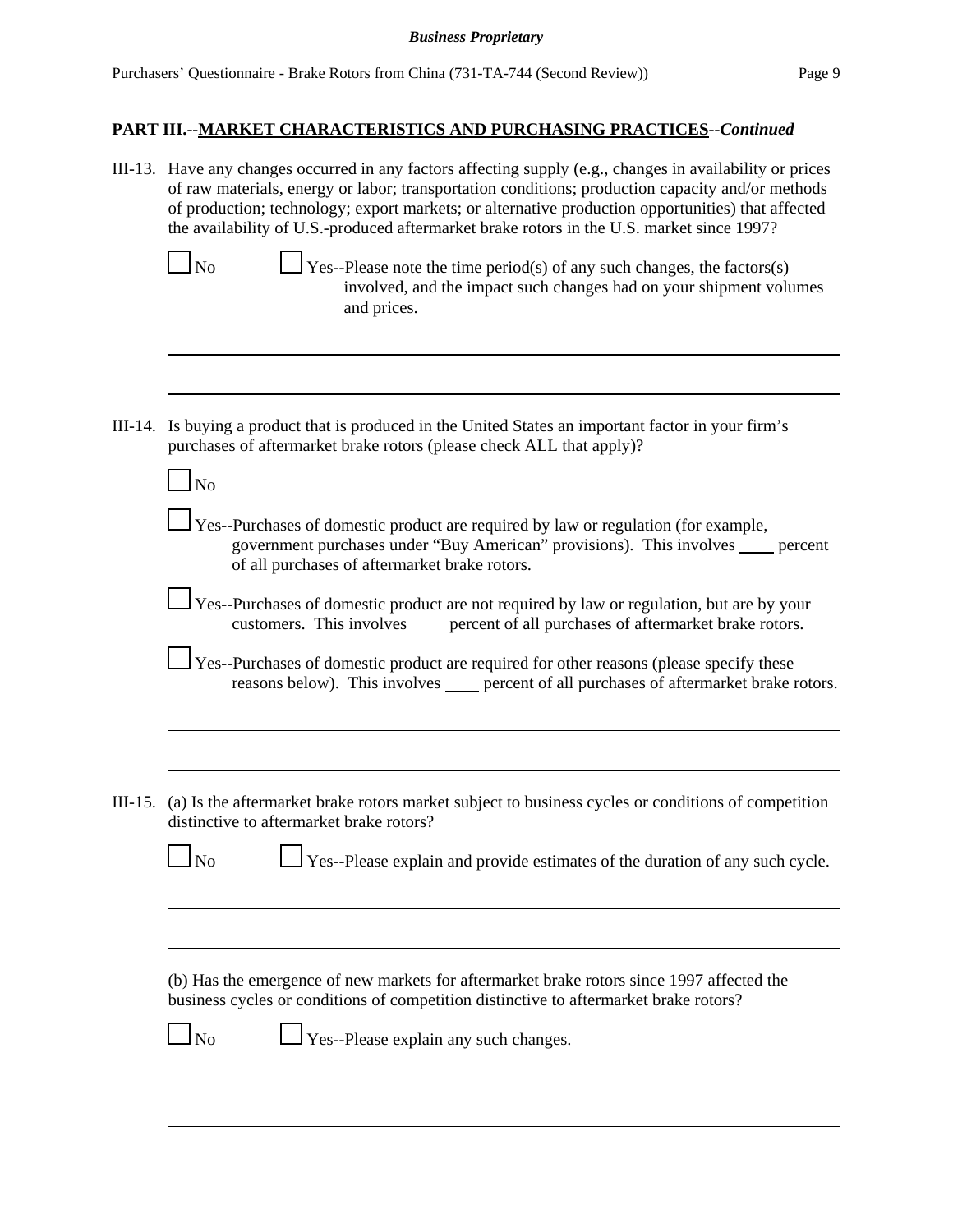|  |                                                                                                                                                                                                                                      |                                                                                                                                        |  | <u>MARRET CHARACTERID HCD AND I URCHADING I RACTICED</u> |  |  |
|--|--------------------------------------------------------------------------------------------------------------------------------------------------------------------------------------------------------------------------------------|----------------------------------------------------------------------------------------------------------------------------------------|--|----------------------------------------------------------|--|--|
|  | III-16. Who are your major competitors?                                                                                                                                                                                              |                                                                                                                                        |  |                                                          |  |  |
|  |                                                                                                                                                                                                                                      |                                                                                                                                        |  |                                                          |  |  |
|  | III-17. Does your firm, and to the extent that you know, do your customers make purchasing decisions<br>involving aftermarket brake rotors based on the producer of the aftermarket brake rotors you<br>purchase?                    |                                                                                                                                        |  |                                                          |  |  |
|  | Your firm:                                                                                                                                                                                                                           | $\Box$ Always                                                                                                                          |  | $\Box$ Usually $\Box$ Sometimes $\Box$ Never             |  |  |
|  | Your customers:                                                                                                                                                                                                                      | $\Box$ Always                                                                                                                          |  | Usually <u>L</u> Sometimes Never                         |  |  |
|  |                                                                                                                                                                                                                                      | If at least sometimes, please discuss how your firm or your customers determine the producer and<br>why this information is important. |  |                                                          |  |  |
|  | Your firm: <u>the contract of the contract of the contract of the contract of the contract of the contract of the contract of the contract of the contract of the contract of the contract of the contract of the contract of th</u> |                                                                                                                                        |  |                                                          |  |  |
|  |                                                                                                                                                                                                                                      |                                                                                                                                        |  |                                                          |  |  |
|  | Your customers:                                                                                                                                                                                                                      |                                                                                                                                        |  |                                                          |  |  |
|  | III-18. Does your firm, and to the extent that you know, do your customers make purchasing decisions<br>involving aftermarket brake rotors based on the country of origin of the aftermarket brake rotors<br>you purchase?           |                                                                                                                                        |  |                                                          |  |  |
|  | Your firm:                                                                                                                                                                                                                           | $\Box$ Always                                                                                                                          |  | $\Box$ Usually $\Box$ Sometimes $\Box$ Never             |  |  |
|  | Your customers:                                                                                                                                                                                                                      |                                                                                                                                        |  |                                                          |  |  |
|  | If at least sometimes, please discuss how your firm or your customers determine the source and<br>why this information is important.                                                                                                 |                                                                                                                                        |  |                                                          |  |  |
|  |                                                                                                                                                                                                                                      |                                                                                                                                        |  |                                                          |  |  |
|  |                                                                                                                                                                                                                                      |                                                                                                                                        |  |                                                          |  |  |
|  |                                                                                                                                                                                                                                      |                                                                                                                                        |  |                                                          |  |  |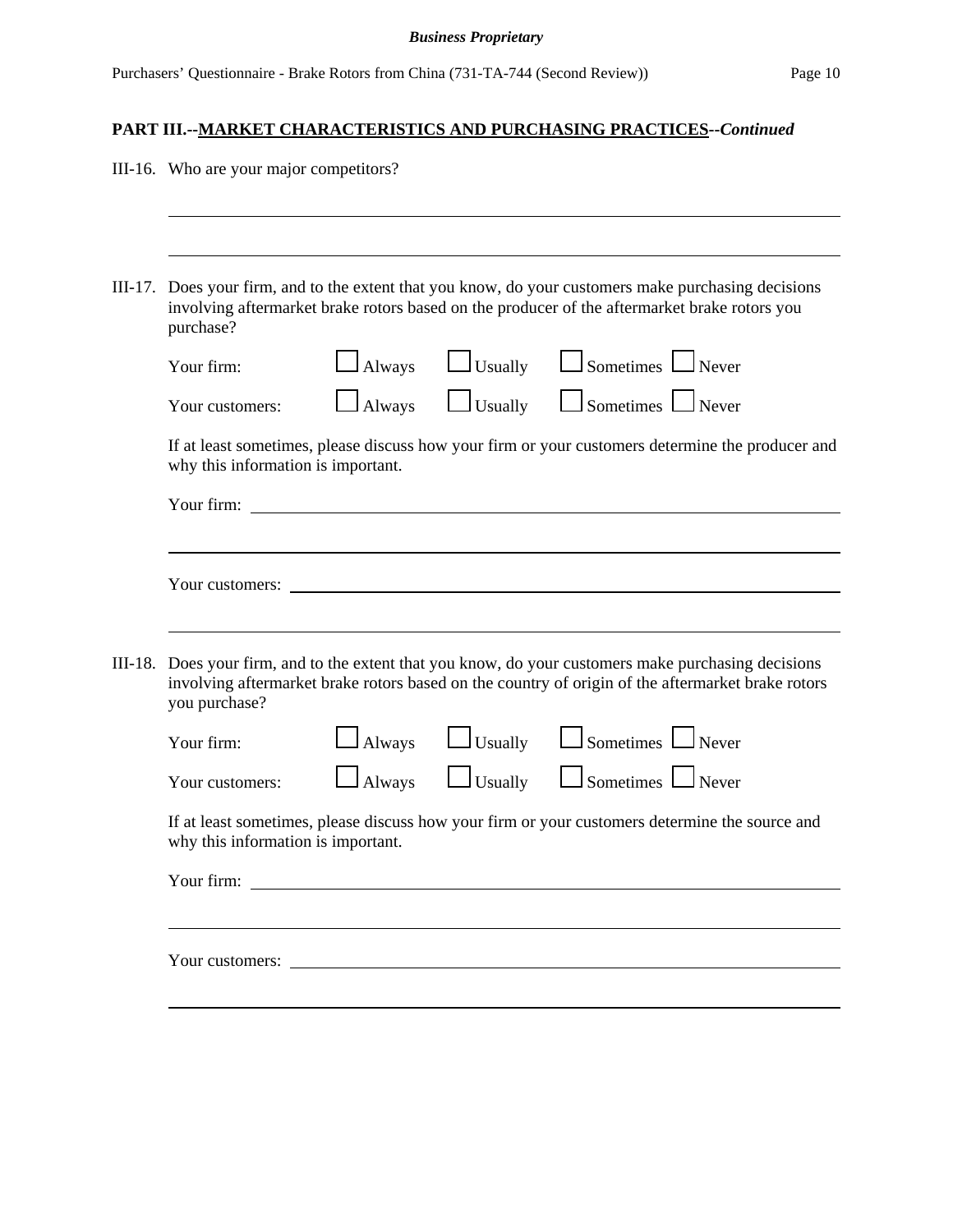|           | III-19. (a) How frequently do you make purchases?                                                                                                                                                             |  |  |  |  |  |  |
|-----------|---------------------------------------------------------------------------------------------------------------------------------------------------------------------------------------------------------------|--|--|--|--|--|--|
|           | $\Box$ Weekly $\Box$ Monthly $\Box$ Quarterly $\Box$ Annually<br>Daily                                                                                                                                        |  |  |  |  |  |  |
|           | $\Box$ Other (specify)                                                                                                                                                                                        |  |  |  |  |  |  |
|           | (b) Do you expect this purchasing pattern to change in the next two years?                                                                                                                                    |  |  |  |  |  |  |
|           | $\Box$ Yes--How and why do you expect these changes to occur?<br>$\Box$ No                                                                                                                                    |  |  |  |  |  |  |
|           |                                                                                                                                                                                                               |  |  |  |  |  |  |
|           | III-20. How many suppliers do you generally contact before making a purchase?                                                                                                                                 |  |  |  |  |  |  |
|           |                                                                                                                                                                                                               |  |  |  |  |  |  |
| $III-21.$ | (a) Do purchases of aftermarket brake rotors usually involve negotiations between supplier and<br>purchaser?                                                                                                  |  |  |  |  |  |  |
|           | Yes--Please describe these negotiations. In your response, please comment<br>$\log$<br>on whether purchasers generally quote competing prices as part of the<br>negotiation process.                          |  |  |  |  |  |  |
|           |                                                                                                                                                                                                               |  |  |  |  |  |  |
|           | (b) Does your firm tend to vary its purchases from a given supplier within a specified time period<br>based on the price offered for that period?                                                             |  |  |  |  |  |  |
|           | Yes--Specify the time period.<br>$\overline{\rm No}$                                                                                                                                                          |  |  |  |  |  |  |
|           |                                                                                                                                                                                                               |  |  |  |  |  |  |
|           | III-22. Have you changed suppliers in the last 5 years?                                                                                                                                                       |  |  |  |  |  |  |
|           | Yes--Please list the supplier or suppliers and indicate whether the firm was<br>$\Box$ No<br>added or dropped as a supplier. Also give the reasons for the change<br>and how frequently you change suppliers. |  |  |  |  |  |  |
|           |                                                                                                                                                                                                               |  |  |  |  |  |  |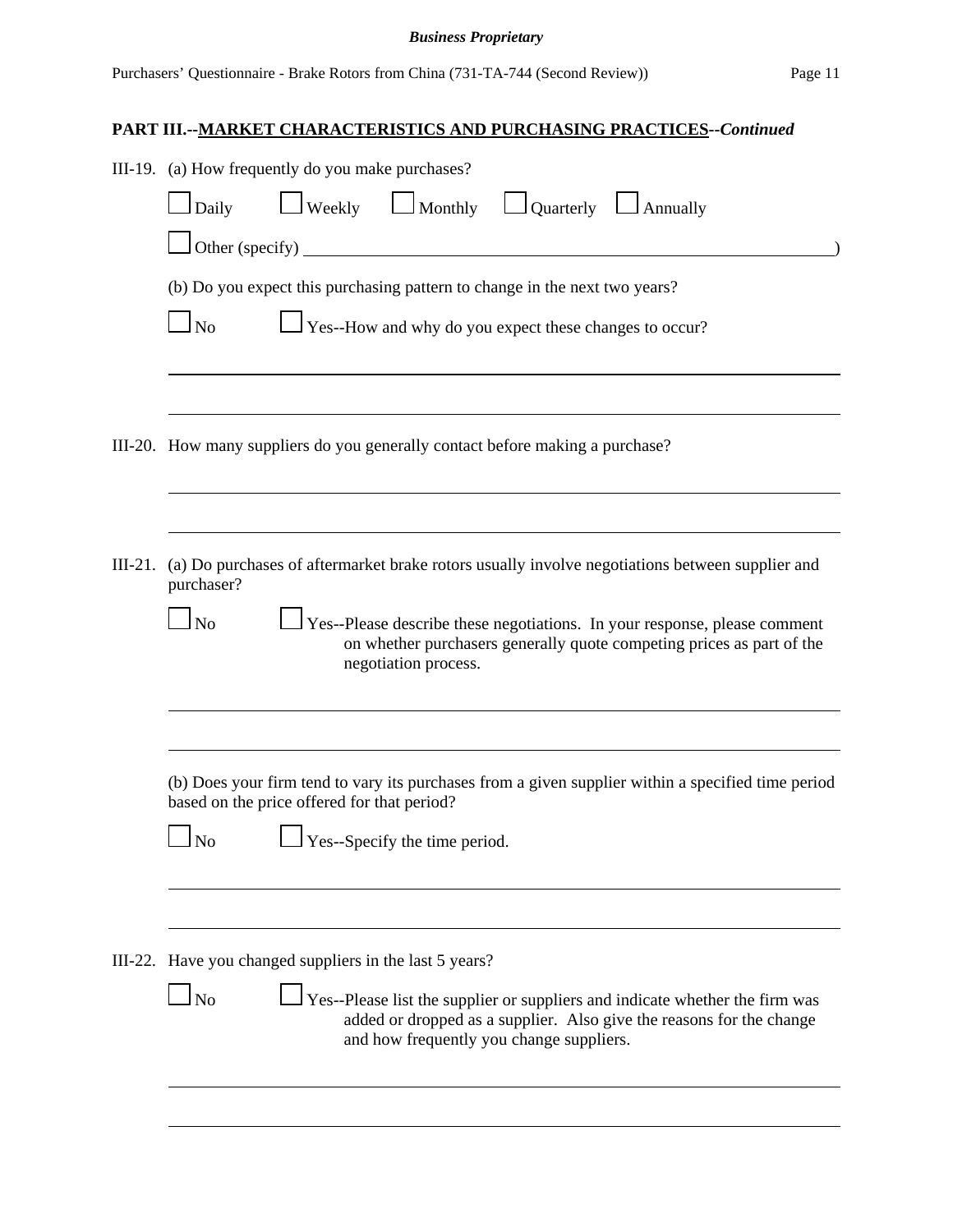|             | III-23. (a) Are you aware of any new suppliers, either foreign or domestic, that have entered the market<br>in the last 3 years?                                                                                                                                                                                                                                         |
|-------------|--------------------------------------------------------------------------------------------------------------------------------------------------------------------------------------------------------------------------------------------------------------------------------------------------------------------------------------------------------------------------|
|             | $\perp$ Yes--Please identify the firms and indicate how you become aware of them.<br>$\Box$ No                                                                                                                                                                                                                                                                           |
|             | (b) Do you expect new suppliers of aftermarket brake rotors to enter the market in the future?<br>Yes--Please provide details, noting the specific future time period in your<br>$\overline{\rm ~No}$<br>response.                                                                                                                                                       |
|             | III-24. Do you require your suppliers to become certified or prequalified with respect to the quality,<br>chemistry, strength, or other performance characteristics of the aftermarket brake rotors they sell<br>to your firm?                                                                                                                                           |
|             | $\sqrt{\frac{1}{1-\text{Yes-}}$ percent of purchases in 2007<br>$\Box$ No<br>$\Box$ Yes-all purchases<br>Please provide a general description of the certification or qualification process and the time<br>required.                                                                                                                                                    |
| III $-25$ . | Briefly describe the factors that you consider when qualifying a new supplier (e.g., quality of<br>product, reliability of supplier, etc.) and estimate the time it takes to certify or qualify a new<br>supplier.                                                                                                                                                       |
| III-26.     | Since 1997, have any domestic or foreign producers failed in their attempts to certify or qualify<br>their aftermarket brake rotors with your firm or have any producers lost their approved status?<br>Yes--Please identify these firms, the countries where they are located, and<br>$\Box$ No<br>the reasons why they failed the certification/qualification process. |
|             |                                                                                                                                                                                                                                                                                                                                                                          |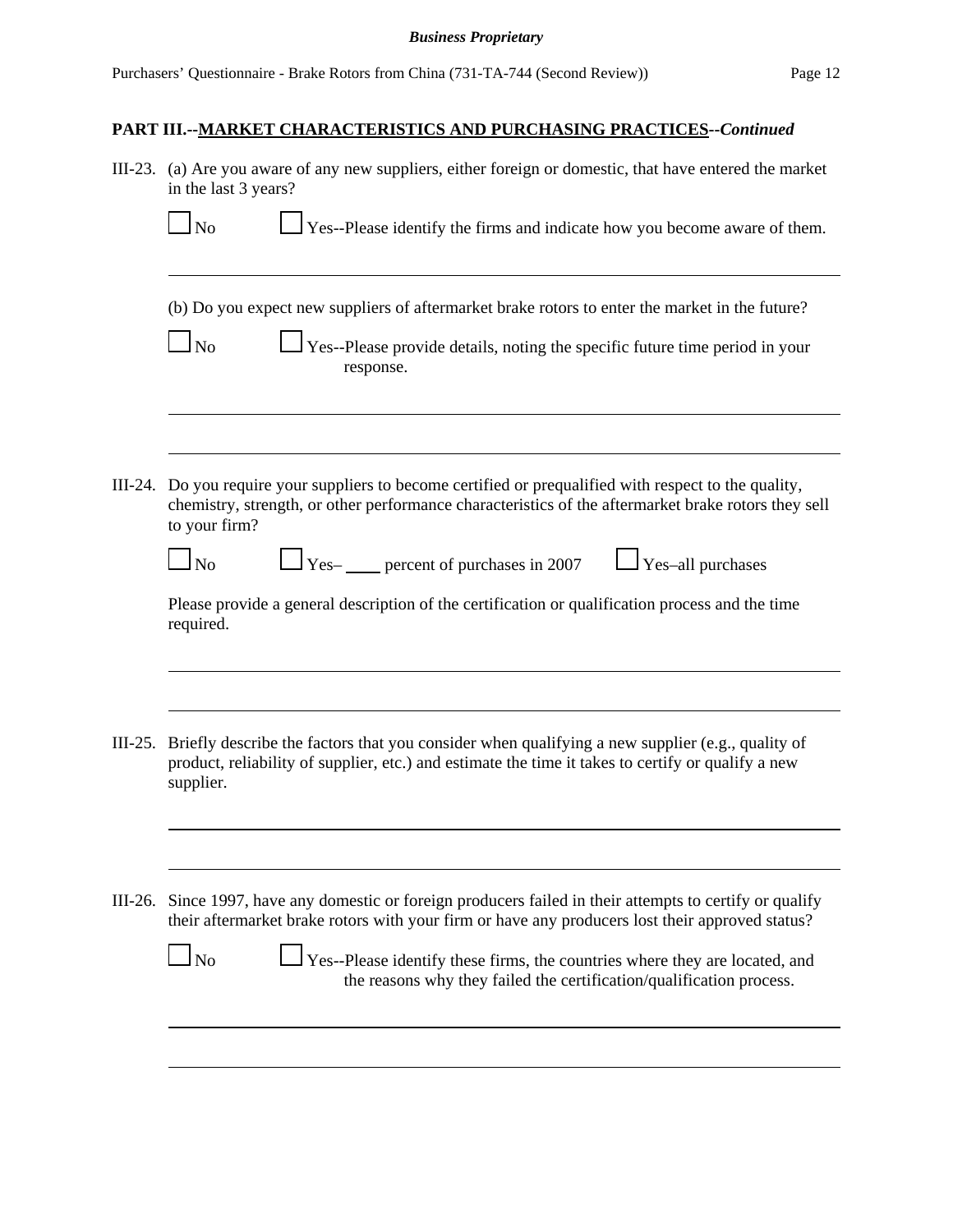III-27. Please list the producers or suppliers in the United States, China, or other countries that currently are certified and able to supply to you and/or your customers.

III-28. (a) For the factors listed below, please rate each in terms of its importance in your purchase decisions for aftermarket brake rotors.

|                                                                 | <b>VERY</b><br><b>IMPORTANT</b> | <b>SOMEWHAT</b><br><b>IMPORTANT</b> | <b>NOT</b><br><b>IMPORTANT</b> |
|-----------------------------------------------------------------|---------------------------------|-------------------------------------|--------------------------------|
| Availability                                                    |                                 |                                     |                                |
| Delivery terms                                                  |                                 |                                     |                                |
| Delivery time                                                   |                                 |                                     |                                |
| $Discounts offered \ldots \ldots \ldots \ldots \ldots$          |                                 |                                     |                                |
| Extension of credit                                             |                                 |                                     |                                |
| Minimum qty requirements                                        |                                 |                                     |                                |
| Packaging $\ldots \ldots \ldots \ldots \ldots \ldots \ldots$    |                                 |                                     |                                |
| Price $\ldots \ldots \ldots \ldots \ldots \ldots \ldots \ldots$ |                                 |                                     |                                |
| Product consistency $\dots \dots \dots \dots \dots$             |                                 |                                     |                                |
| Quality meets industry standards                                |                                 |                                     |                                |
| Quality exceeds industry standards                              |                                 |                                     |                                |
| Product range                                                   |                                 |                                     |                                |
| Reliability of supply                                           |                                 |                                     |                                |
| Supplier is a related entity                                    |                                 |                                     |                                |
| Technical support/service                                       |                                 |                                     |                                |
| U.S. transportation costs                                       |                                 |                                     |                                |
| Other (specify):                                                |                                 |                                     |                                |
| .                                                               |                                 |                                     |                                |
|                                                                 |                                 |                                     |                                |
|                                                                 |                                 |                                     |                                |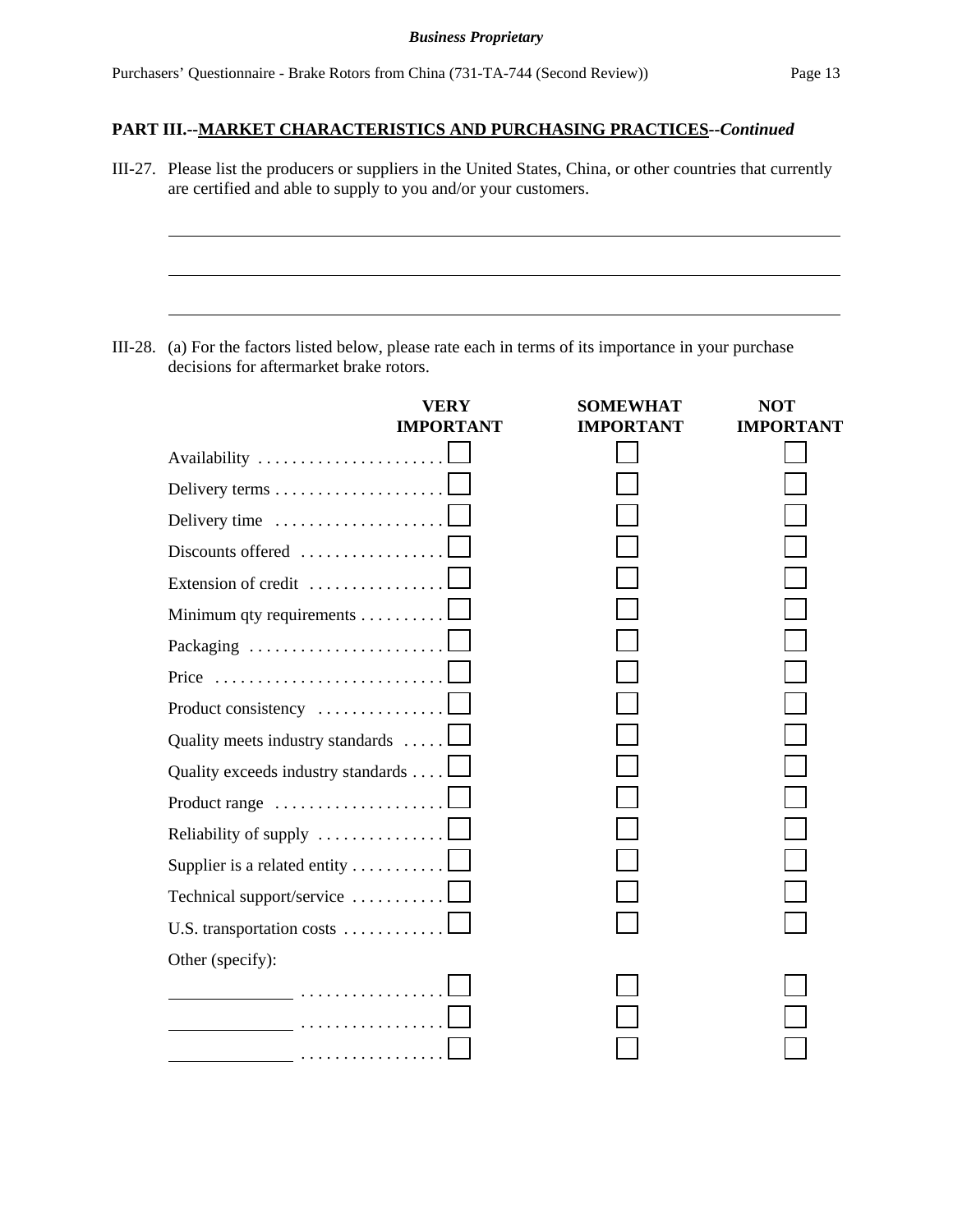| III-28. (b) Please list, in order of their importance, the three major factors generally considered by your<br>firm in deciding from whom to purchase aftermarket brake rotors for any one order (examples<br>include current availability, extension of credit, prearranged contracts, price, quality exceeding<br>specifications or industry standards, range of supplier's product line, traditional supplier, etc.).                                                                                                                                                                                                                                                                        |
|-------------------------------------------------------------------------------------------------------------------------------------------------------------------------------------------------------------------------------------------------------------------------------------------------------------------------------------------------------------------------------------------------------------------------------------------------------------------------------------------------------------------------------------------------------------------------------------------------------------------------------------------------------------------------------------------------|
|                                                                                                                                                                                                                                                                                                                                                                                                                                                                                                                                                                                                                                                                                                 |
| 2. $\overline{\phantom{a}}$                                                                                                                                                                                                                                                                                                                                                                                                                                                                                                                                                                                                                                                                     |
| 3.                                                                                                                                                                                                                                                                                                                                                                                                                                                                                                                                                                                                                                                                                              |
|                                                                                                                                                                                                                                                                                                                                                                                                                                                                                                                                                                                                                                                                                                 |
| III-29. What characteristics does your firm consider when determining the quality of aftermarket brake<br>rotors?                                                                                                                                                                                                                                                                                                                                                                                                                                                                                                                                                                               |
|                                                                                                                                                                                                                                                                                                                                                                                                                                                                                                                                                                                                                                                                                                 |
| III-30. How often does your firm purchase the aftermarket brake rotors that are offered at the lowest<br>price?                                                                                                                                                                                                                                                                                                                                                                                                                                                                                                                                                                                 |
| $\Box$ Always<br>$\Box$ Usually<br>$\Box$ Sometimes<br>$\Box$ Never                                                                                                                                                                                                                                                                                                                                                                                                                                                                                                                                                                                                                             |
| III-31. Please list the names of any firms you considered price leaders in the aftermarket brake rotors<br>market since 1997. A price leader is defined as (1) one or more firms that initiate a price change,<br>either upward or downward, that is followed by other firms, or (2) one or more firms that have a<br>significant impact on prices. A price leader does not necessarily have to be the lowest priced<br>supplier. For those firms identified as a price leader, please specify the time period in which a<br>price change was communicated, whether the price change was upward or downward, and<br>whether it covered a specific geographic region or a specific product type. |
|                                                                                                                                                                                                                                                                                                                                                                                                                                                                                                                                                                                                                                                                                                 |
| III-32. Please describe how the above firm(s) exhibited price leadership.                                                                                                                                                                                                                                                                                                                                                                                                                                                                                                                                                                                                                       |
|                                                                                                                                                                                                                                                                                                                                                                                                                                                                                                                                                                                                                                                                                                 |
| III-33. How frequently does the price of the aftermarket brake rotors you are purchasing change?                                                                                                                                                                                                                                                                                                                                                                                                                                                                                                                                                                                                |
|                                                                                                                                                                                                                                                                                                                                                                                                                                                                                                                                                                                                                                                                                                 |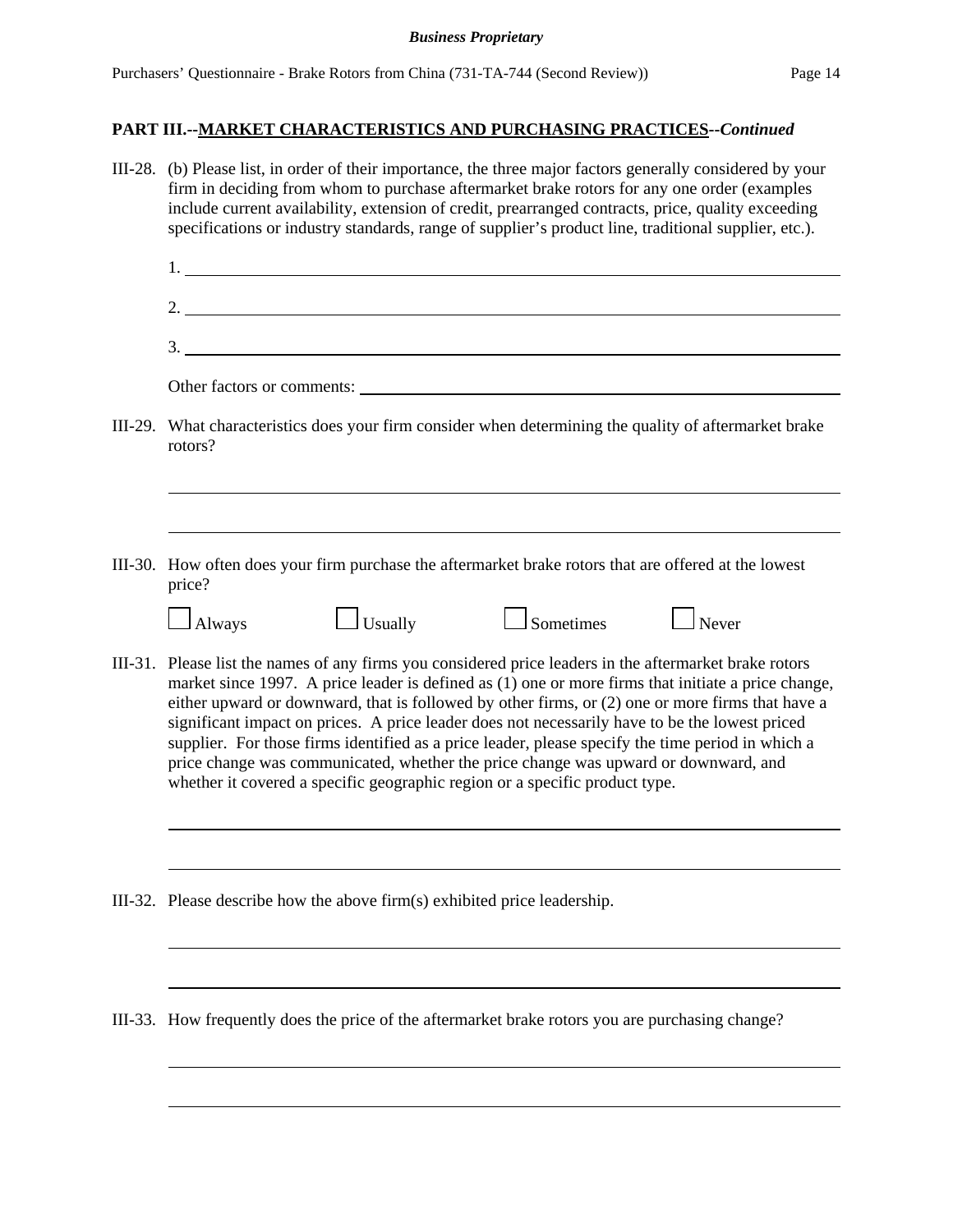III-34. Does your firm purchase aftermarket brake rotors over the internet?

- No  $\Box$  Yes--Please describe, noting the estimated percentage of your firm's total purchases of aftermarket brake rotors in 2006 accounted for by internet purchases.
- III-35. (a) As an attachment to this questionnaire, please identify and discuss any improvements/changes in the U.S. aftermarket brake rotors industry since 1997 and explain fully, to the extent possible, the factor(s), including the order(s) under review, that was/(were) responsible for each improvement/change.

(b) Please also discuss fully, to the extent possible, any improvements/changes that you anticipate in the future in the U.S. aftermarket brake rotors industry. Identify the specific future time period covered in your response, and discuss the factors that you believe would be responsible for each improvement/change.

III-36. What do you think will be the likely effects of any revocation of the antidumping duty order for imports of aftermarket brake rotors from China? As appropriate, please discuss any potential effects of revocation of the antidumping duty order on (1) the future activities of your firm and (2) the U.S. market as a whole. Please note the future time period to which you are referring. Attach additional pages if necessary.

(1) Activities of your firm:

(2) Entire U.S. market: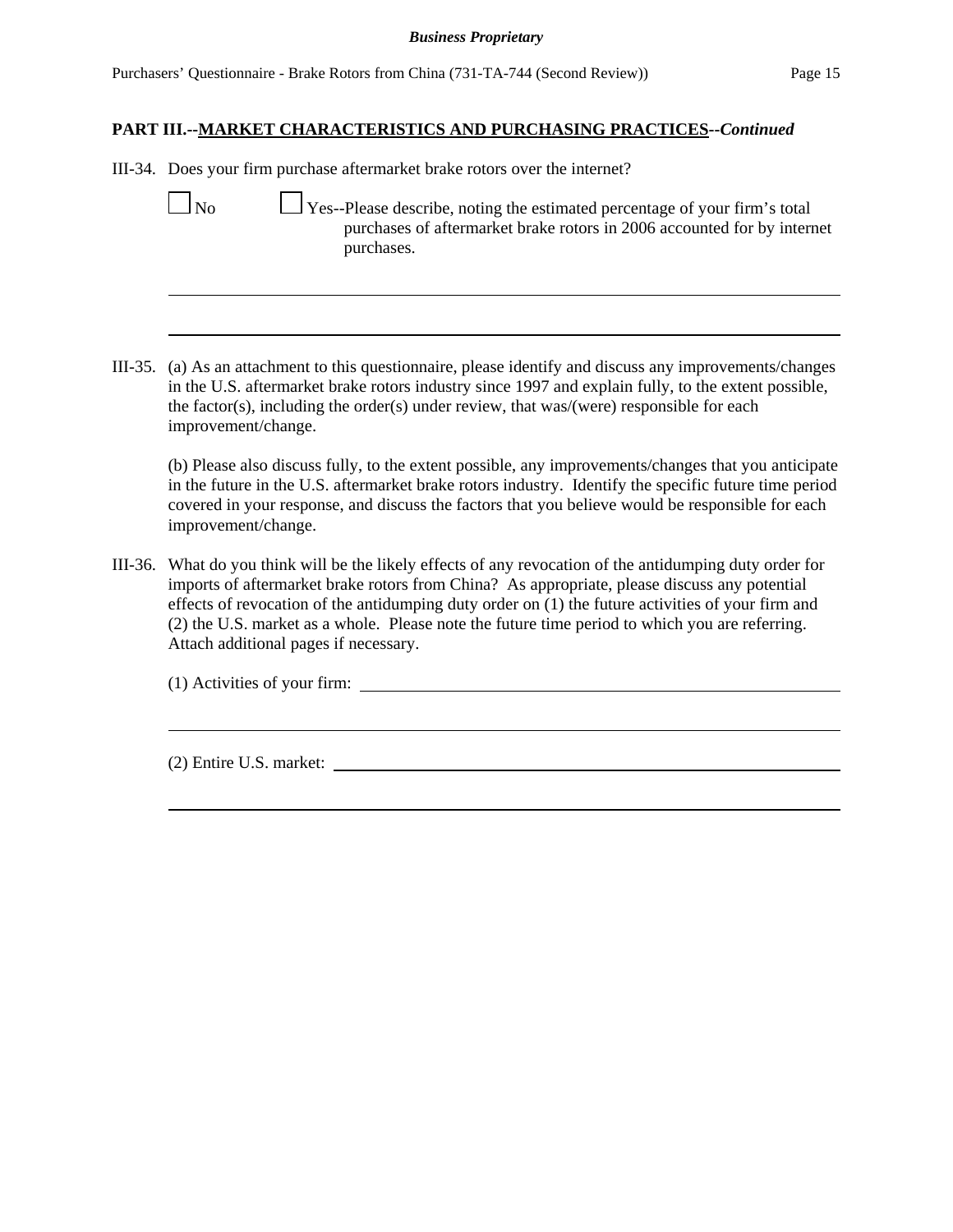#### **PART IV.--COMPARISONS BETWEEN IMPORTED AND U.S.-PRODUCED PRODUCT**

IV-1. Please indicate the countries of origin for aftermarket brake rotors for which your firm has actual marketing/pricing knowledge.



China

Other countries (Please specify <u>example</u> of  $\overline{\phantom{a}}$ )

IV-2. Are aftermarket brake rotors produced in the United States and in other countries used interchangeably (i.e., can they physically be used in the same applications)? Please indicate below, using "A" to indicate that the products from a specified country-pair are *always* interchangeable, "F" to indicate that the products are *frequently* interchangeable,"S" to indicate that the products are *sometimes* interchangeable,"N" to indicate that the products are *never* interchangeable, and "0" to indicate *no familiarity* with products from a specified country-pair.<sup>1</sup> Country-pair | United States | China | Other countries United States Chine <sup>1</sup> For any country-pair producing aftermarket brake rotors which are *sometimes or never* used interchangeably, please explain the factors that limit or preclude interchangeable use: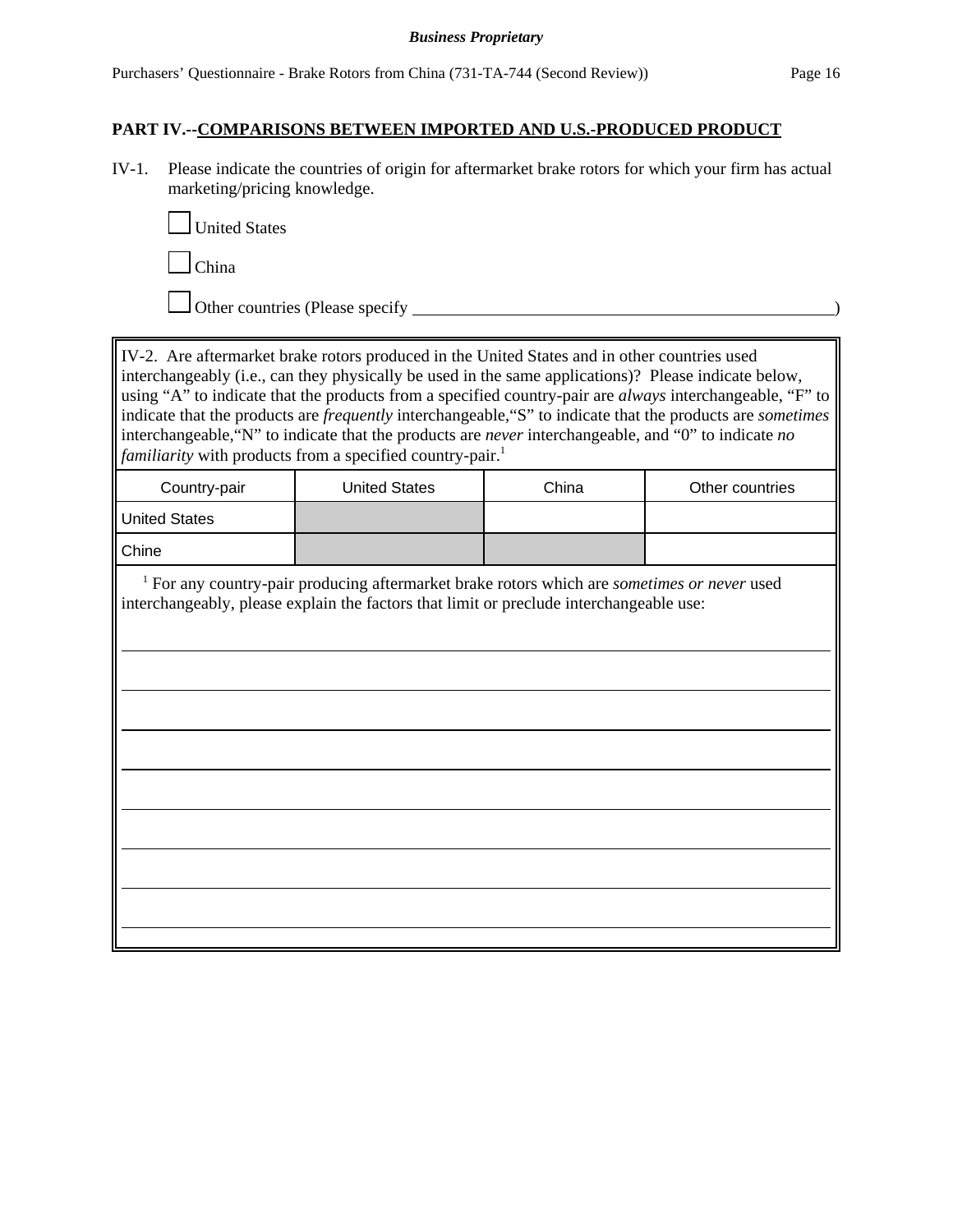## **PART IV.--COMPARISONS BETWEEN IMPORTED AND U.S.-PRODUCED PRODUCT--***Continued*

IV-3. Do you or your customers ever specifically order aftermarket brake rotors from one country in particular over other possible sources of supply?

| □ Yes--Please identify all relevant countries (including the United States and<br>N <sub>o</sub> |  |
|--------------------------------------------------------------------------------------------------|--|
| both subject and nonsubject foreign countries) from which you or your                            |  |
| customers prefer to order, and indicate why aftermarket brake rotors                             |  |
| from these countries is preferred over product from other countries                              |  |
| (please note the specific product in your response).                                             |  |

IV-4. Are certain grades/types/sizes of aftermarket brake rotors available from only a single source (domestic or foreign, including both subject and nonsubject countries)?

| $\Box$ Yes--Please identify the source and the grade/type/size.<br>N <sub>o</sub> |
|-----------------------------------------------------------------------------------|
|-----------------------------------------------------------------------------------|

IV-5. If you purchased aftermarket brake rotors from one source although a comparable product was available from another source at a lower price, please explain your reasons for doing so (please specify by country, including the United States and both subject and nonsubject foreign countries). Possibilities might include transaction characteristics such as length of time to fill orders, minimum order size, reliability of supply, etc.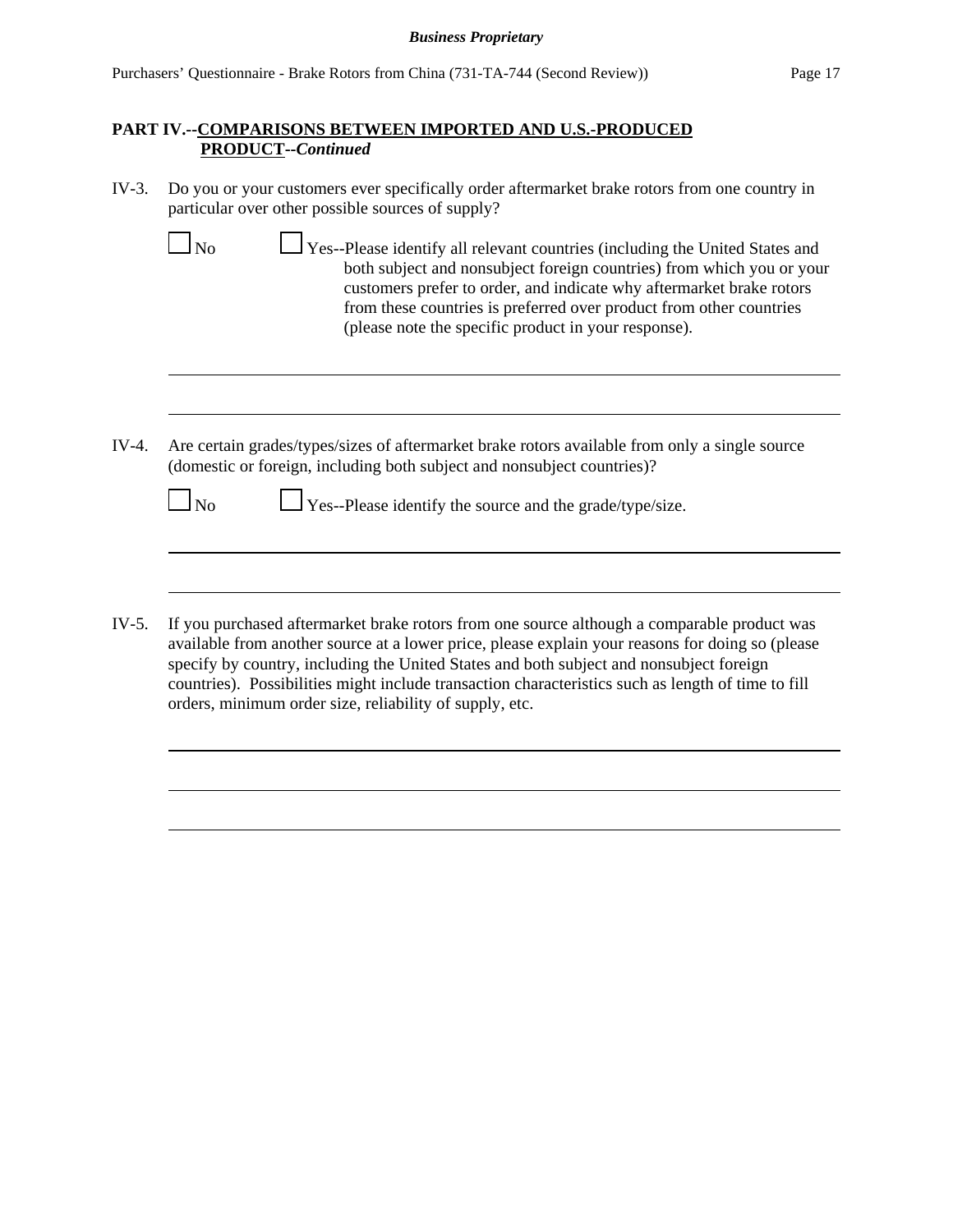### **PART IV.--COMPARISONS BETWEEN IMPORTED AND U.S.-PRODUCED PRODUCT--***Continued*

IV-6. For the factors listed below, please rate how aftermarket brake rotors produced in each country you identified in your response to the first question in Part IV compares with aftermarket brake rotors produced in each of the other countries you identified (including the United States and both subject and nonsubject foreign countries). Copy this page as necessary to cover all possible country combinations and please attach any comments you care to make concerning your responses, especially in comparisons where you rate product from one country superior or inferior to product from another.

| _ compared to ____                                      |                   |                 |
|---------------------------------------------------------|-------------------|-----------------|
| (specify country)                                       | (specify country) |                 |
| <b>SUPERIOR</b>                                         | <b>COMPARABLE</b> | <b>INFERIOR</b> |
| Availability                                            |                   |                 |
|                                                         |                   |                 |
| Delivery time                                           |                   |                 |
| Discounts offered                                       |                   |                 |
| Extension of credit                                     |                   |                 |
| Lower price $1, \ldots, \ldots, \ldots, \ldots, \ldots$ |                   |                 |
| Minimum qty requirements                                |                   |                 |
| Packaging                                               |                   |                 |
| Product consistency                                     |                   |                 |
| Quality meets industry standards                        |                   |                 |
| Quality exceeds industry standards                      |                   |                 |
| Product range                                           |                   |                 |
| Reliability of supply                                   |                   |                 |
| Technical support/service                               |                   |                 |
| Lower U.S. transportation $costs^1$                     |                   |                 |
| Other (specify):                                        |                   |                 |
| <u>.</u>                                                |                   |                 |

<sup>&</sup>lt;sup>1</sup> A rating of superior on price and U.S. transportation costs indicates that the first country generally has lower prices/U.S. transportation costs than the second country.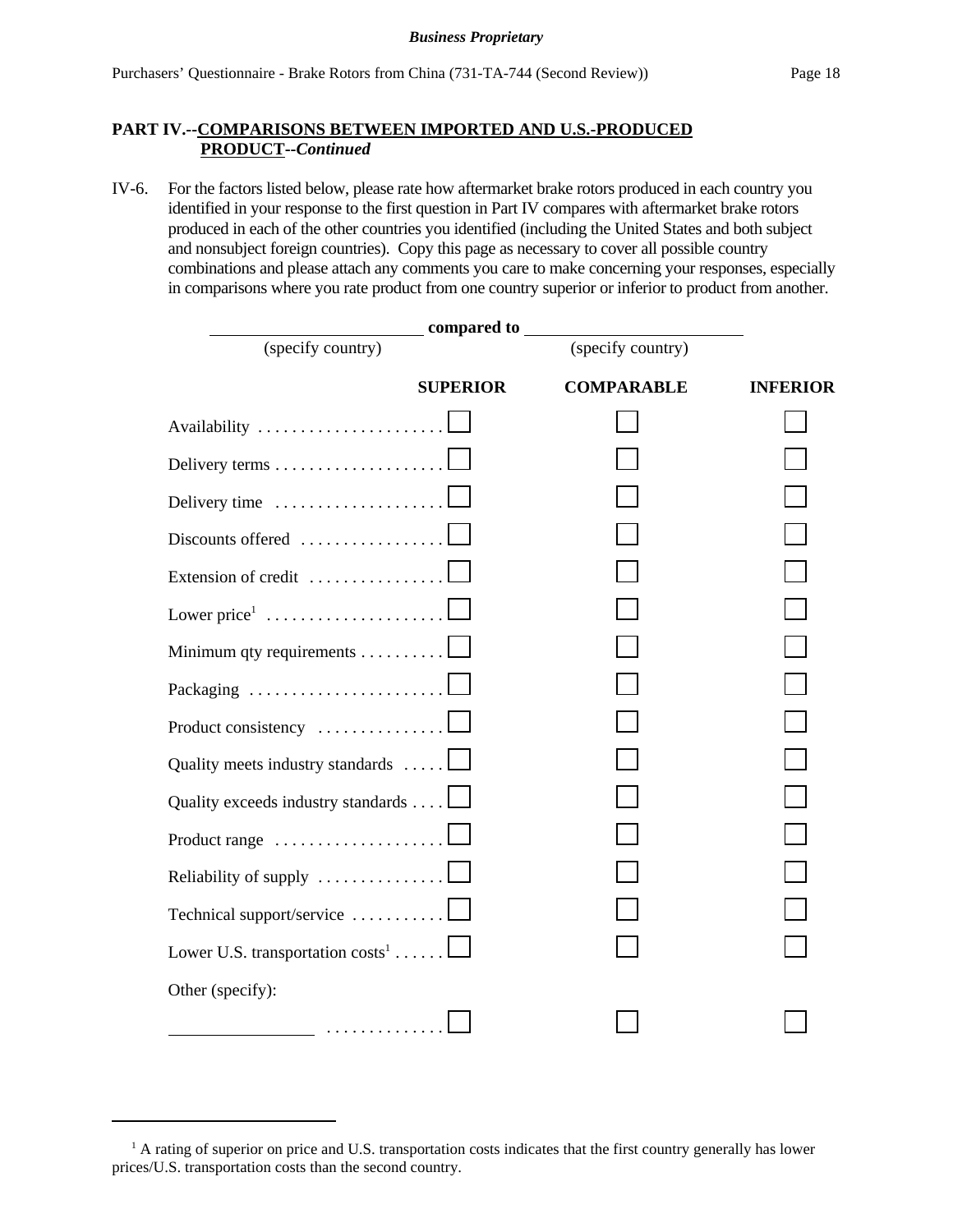## **PART IV.--COMPARISONS BETWEEN IMPORTED AND U.S.-PRODUCED PRODUCT--***Continued*

| $IV-7.$ | (a) How often do domestically produced aftermarket brake rotors meet minimum quality<br>specifications for your uses or your customers' uses?<br>$\Box$ Usually<br>$\Box$ Sometimes<br>$\Box$ Rarely or never<br>$\Box$ Always                                                                                                                                                                                                                                                                                                                                                                                                                                                                                                                                                                                                                                                                                                                                                      |  |  |  |
|---------|-------------------------------------------------------------------------------------------------------------------------------------------------------------------------------------------------------------------------------------------------------------------------------------------------------------------------------------------------------------------------------------------------------------------------------------------------------------------------------------------------------------------------------------------------------------------------------------------------------------------------------------------------------------------------------------------------------------------------------------------------------------------------------------------------------------------------------------------------------------------------------------------------------------------------------------------------------------------------------------|--|--|--|
|         | (b) How often do imported subject aftermarket brake rotors meet minimum quality specifications<br>for your uses or your customers' uses?<br>$\Box$ Usually $\Box$ Sometimes<br>$\Box$ Rarely or never<br>$\Box$ Always                                                                                                                                                                                                                                                                                                                                                                                                                                                                                                                                                                                                                                                                                                                                                              |  |  |  |
|         | (c) How often do imported nonsubject aftermarket brake rotors meet minimum quality<br>specifications for your uses or your customers' uses?                                                                                                                                                                                                                                                                                                                                                                                                                                                                                                                                                                                                                                                                                                                                                                                                                                         |  |  |  |
|         | Country $\Box$ Always<br>$\Box$ Usually<br>$\Box$ Sometimes<br>$\Box$ Rarely or never                                                                                                                                                                                                                                                                                                                                                                                                                                                                                                                                                                                                                                                                                                                                                                                                                                                                                               |  |  |  |
|         | $\Box$ Usually<br>Country $\Box$ Always<br>$\Box$ Sometimes<br>$\Box$ Rarely or never                                                                                                                                                                                                                                                                                                                                                                                                                                                                                                                                                                                                                                                                                                                                                                                                                                                                                               |  |  |  |
|         | Country $\Box$ Always $\Box$ Usually<br>$\Box$ Sometimes<br>$\Box$ Rarely or never                                                                                                                                                                                                                                                                                                                                                                                                                                                                                                                                                                                                                                                                                                                                                                                                                                                                                                  |  |  |  |
| IV-8.   | (a) Since 1997, has there been a change in the price of aftermarket brake rotors? If so, has the<br>price of U.S.-produced aftermarket brake rotors changed more or less than the price of imported<br>aftermarket brake rotors manufactured and/or exported by the Chinese firms subject to the order<br>(i.e., all Chinese manufacturers/exporters except the following Chinese producer/exporter<br>combinations that are excluded from the order: (1) producer Shandong Laizhou CAPCO Industry<br>("Laizhou CAPCO") and exporters China National Automotive Industry Import & Export Corp.<br>("CAIEC") or Laizhou CAPCO; (2) producers Shenyang Honbase Machinery Co., Ltd.<br>("Shenyang") or Lai Zhou Luyuan Automobile Fittings Co., Ltd. ("Laizhou") and exporters<br>Shenyang or Laizhou; and (3) producer Zibo Botai Manufacturing Co., Ltd. ("Zibo") and<br>exporter China National Machinery and Equipment Import & Export (Xinjiang) Corp., Ltd.<br>$("Xinjiang"))$ ? |  |  |  |
|         | No change in price                                                                                                                                                                                                                                                                                                                                                                                                                                                                                                                                                                                                                                                                                                                                                                                                                                                                                                                                                                  |  |  |  |
|         | Prices have changed by the same amount                                                                                                                                                                                                                                                                                                                                                                                                                                                                                                                                                                                                                                                                                                                                                                                                                                                                                                                                              |  |  |  |
|         | $\Box$ Price of U.S.-produced aftermarket brake rotors has changed more                                                                                                                                                                                                                                                                                                                                                                                                                                                                                                                                                                                                                                                                                                                                                                                                                                                                                                             |  |  |  |
|         | (b) If the price of U.S.-produced aftermarket brake rotors has changed relative to the price of<br>aftermarket brake rotors from China, the price of U.S.-produced aftermarket brake rotors is now<br>relatively                                                                                                                                                                                                                                                                                                                                                                                                                                                                                                                                                                                                                                                                                                                                                                    |  |  |  |
|         | Higher<br>Lower                                                                                                                                                                                                                                                                                                                                                                                                                                                                                                                                                                                                                                                                                                                                                                                                                                                                                                                                                                     |  |  |  |